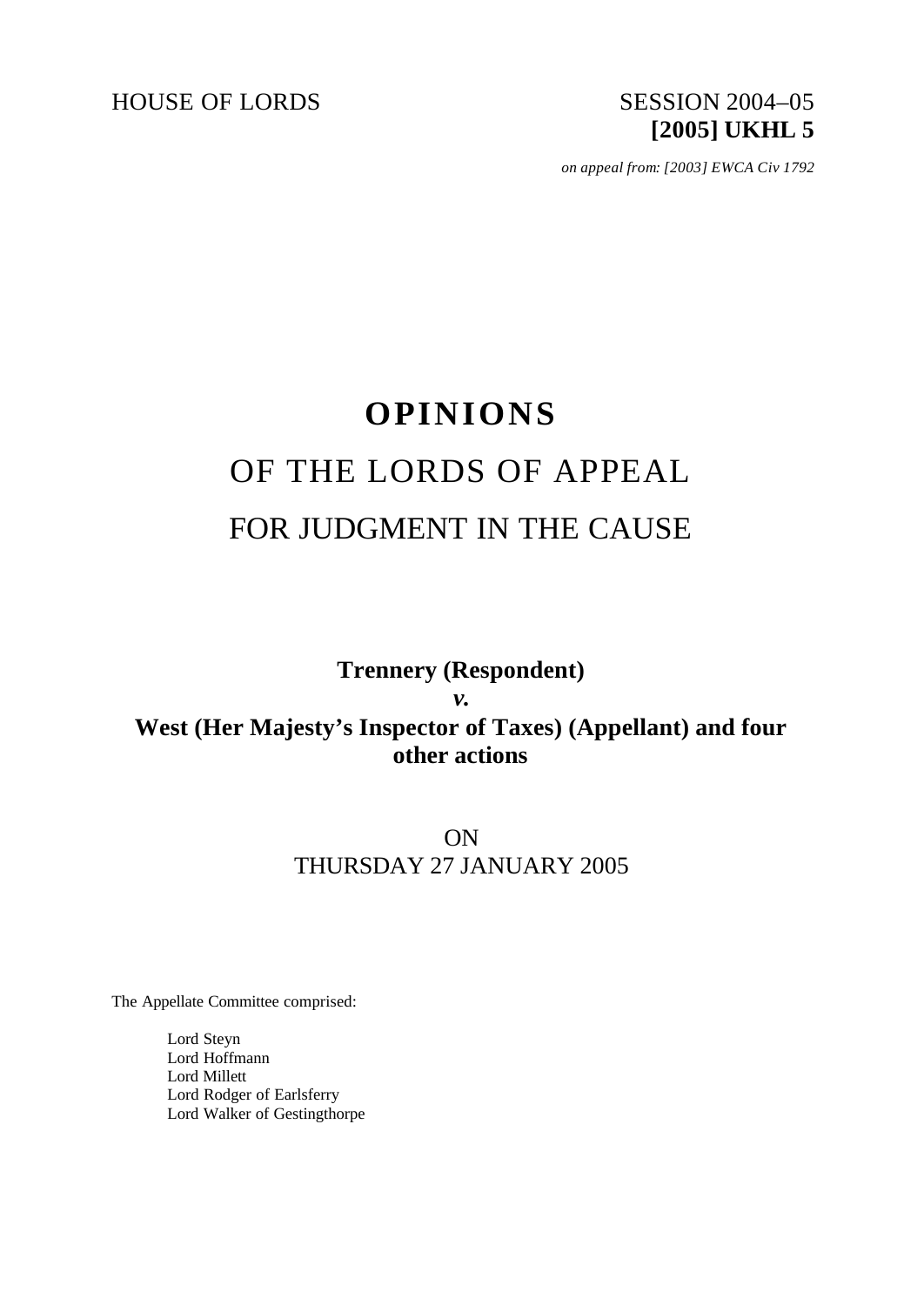#### **HOUSE OF LORDS**

## **OPINIONS OF THE LORDS OF APPEAL FOR JUDGMENT IN THE CAUSE**

### **Trennery (Respondent)** *v.* **West (Her Majesty's Inspector of Taxes) (Appellant) and four other actions**

#### **[2005] UKHL 5**

#### **LORD STEYN**

My Lords,

1. I have read the opinions of my noble and learned friends Lord Millett and Lord Walker of Gestingthorpe. I agree with their opinions. I would allow the appeal and make the order which Lord Walker proposes.

#### **LORD HOFFMANN**

My Lords,

2. I have had the privilege of reading the speeches of my noble and learned friends, Lord Millett and Lord Walker of Gestingthorpe in draft. I too would allow the appeal and make the order which Lord Walker proposes.

#### **LORD MILLETT**

My Lords,

3. The question in this appeal is whether a tax avoidance scheme known as "the flip-flop scheme" or "the two settlement route" to reduce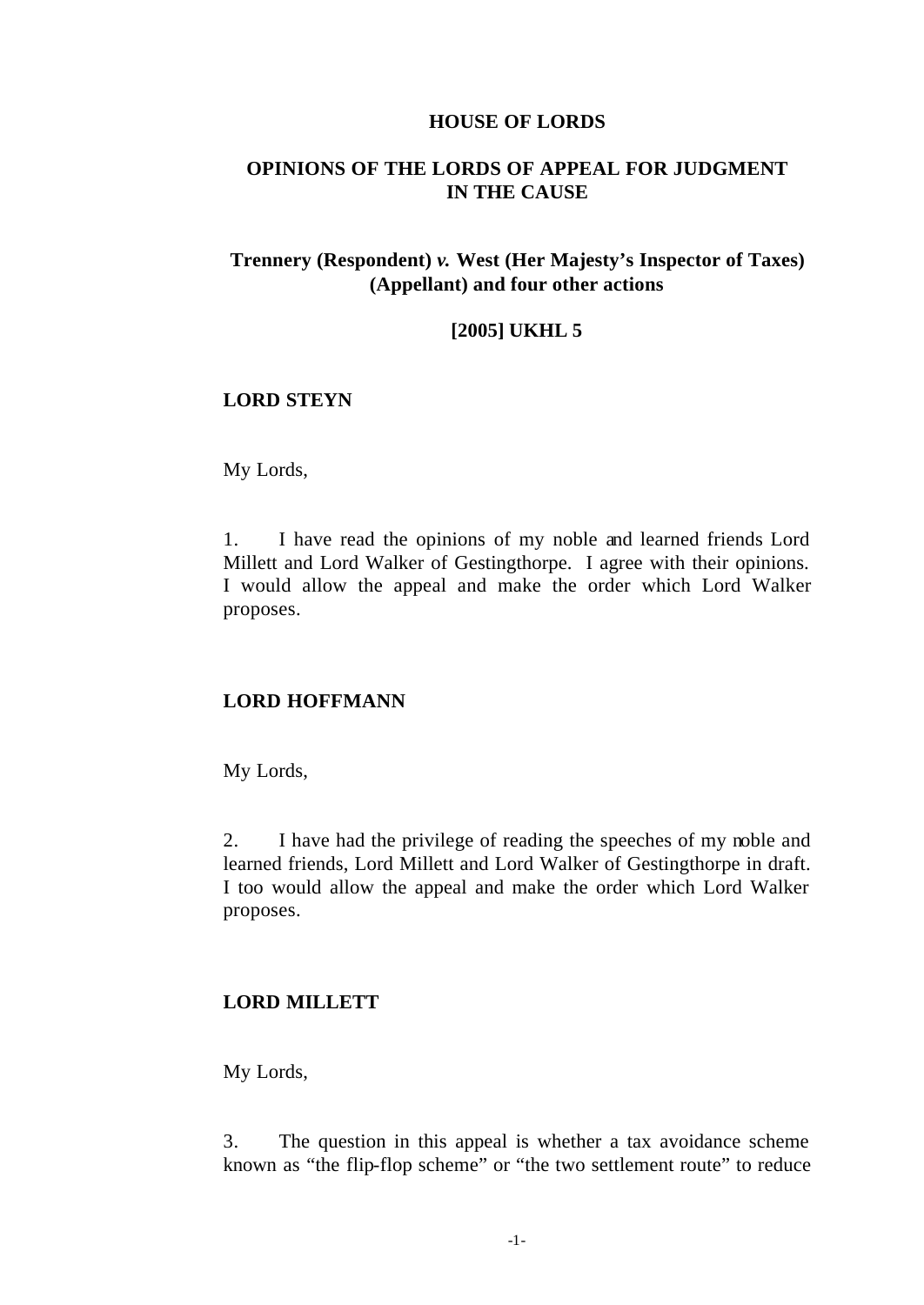the rate of capital gains tax payable in respect of a chargeable gain succeeded in its object or was struck down by statutory provisions which, at least at first sight, appear designed to counter just such arrangements.

4. Capital gains tax on chargeable gains accruing to an individual is charged at the taxpayer's highest rate of income tax, usually 40%. Tax on chargeable gains accruing to the trustees of a settlement, however, is charged at the lower rate of 25%. In order to protect the revenue, it is obviously necessary to prevent taxpayers from obtaining the benefit of the lower rate of tax by transferring assets pregnant with capital gains into a settlement in which they retain an interest before procuring the trustees to dispose of them.

5. This stratagem is dealt with by Section 77(1) of the Taxation of Chargeable Gains Act 1992 ("the Act"). This provides that where (i) in any year of assessment the trustees of a settlement make a chargeable gain from the disposal of all or any of the settled property and (ii) the settlor has an interest in the settlement at any time during that year then the trustees are not to be chargeable to tax in respect of the gain but the settlor is to be chargeable as if the gain had accrued to him.

6. There is no necessary connection between (i) the settlor's interest, which may be remote, or its value, which may be small, and (ii) the property disposed of, in which the settlor may have no interest and the value of which may be very great. To this extent the Section may be said to operate harshly:a settlor who has any interest however small in a settlement is at risk of being charged to tax in respect of capital gains accruing to the trustees even from the disposal of assets in which he has no interest at all. Section 78, however, entitles the settlor to recover the amount of any tax which he has paid from the trustees, so the effect of the section is not to alter the ultimate incidence of the tax but to ensure that the tax is charged at the appropriate rate. The appropriate rate depends on whether the settlor has an interest in any of the settled property during the relevant year of assessment.

7. Section 77(2) is an anti-avoidance provision which extends the scope of Section 77(1) in order to prevent taxpayers circumventing it. It does this by directing that a settlor shall be regarded as having an interest in a settlement in a number of situations in which, absent the Subsection, he would not be so regarded. Thus it provides at a settlor is to be regarded as having an interest in a settlement if any property which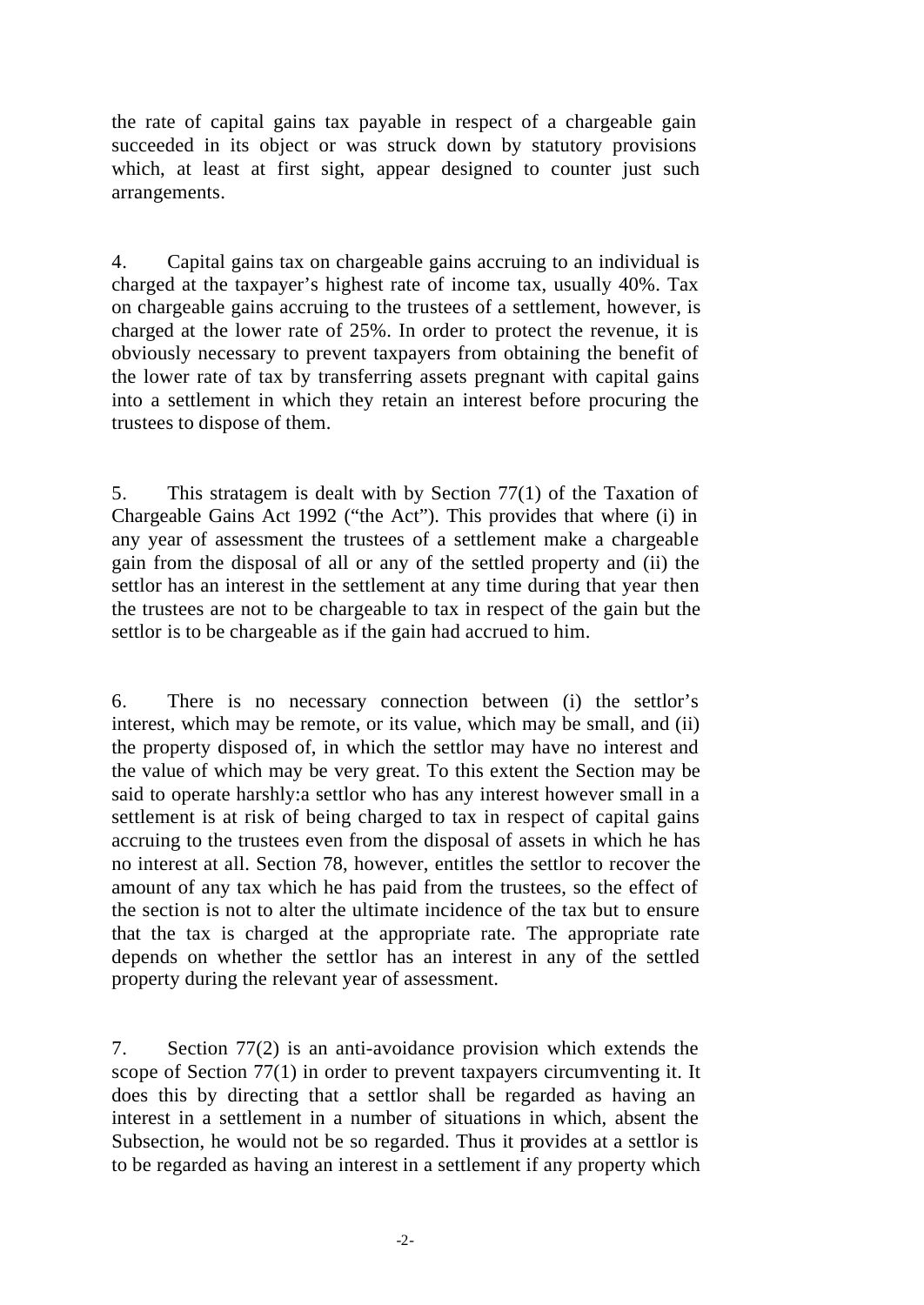may at any time be comprised in the settlement is or will or may become payable to or applicable for the benefit of the settlor *or his spouse* in any circumstances whatsoever. The relevant provisions on which the Revenue rely in the present case are those which bring in "derived property". Omitting words which are immaterial for present purposes, a settlor is to be regarded as having an interest in a settlement if (a) any property……comprised in the settlement *or any derived property* is….. payable to or applicable for the benefit of the settlor; or (b) the settlor………enjoys a benefit deriving directly or indirectly from any property which is comprised in the settlement *or any derived property*.

8. "Derived property" is defined by Section 77(8) as follows:

"(8). In this section "derived property", in relation to any property, means income from that property or any other property directly or indirectly representing proceeds of, or income from, that property or income therefrom."

9. The taxpayer submitted that the Subsection merely extends the scope of the Section to income. "Derived property", he submitted, means income from (i) that property….. or (ii) any other property…….

10. This is a possible way of reading the Subsection, but I have no doubt that the Court of Appeal were right to reject it. The Subsection is concerned with the extraction of value from a settlement for the benefit of the settlor or his spouse before the year in which a chargeable gain accrues to the trustees of the settlement. On the taxpayer's construction the Subsection catches the extraction of value in the form of income but not of capital. It is impossible to ascribe to Parliament so capricious an intention, which not only leaves a gaping hole in the protection which the Section is intended to afford the revenue but makes no sense. It is more natural, as well as making more sense, to read the Subsection as referring to (i) income from that property or (ii) any other property directly or indirectly representing proceeds from, or income of, that property or (iii) income therefrom.

11. In my opinion the provisions of the Section are carefully crafted to catch the extraction of value in any form for the benefit of the settlor or his spouse without introducing an undesirable degree of overkill. The Revenue must work their way through the Section and satisfy a number of requirements before they can charge the tax at the settlor's rate.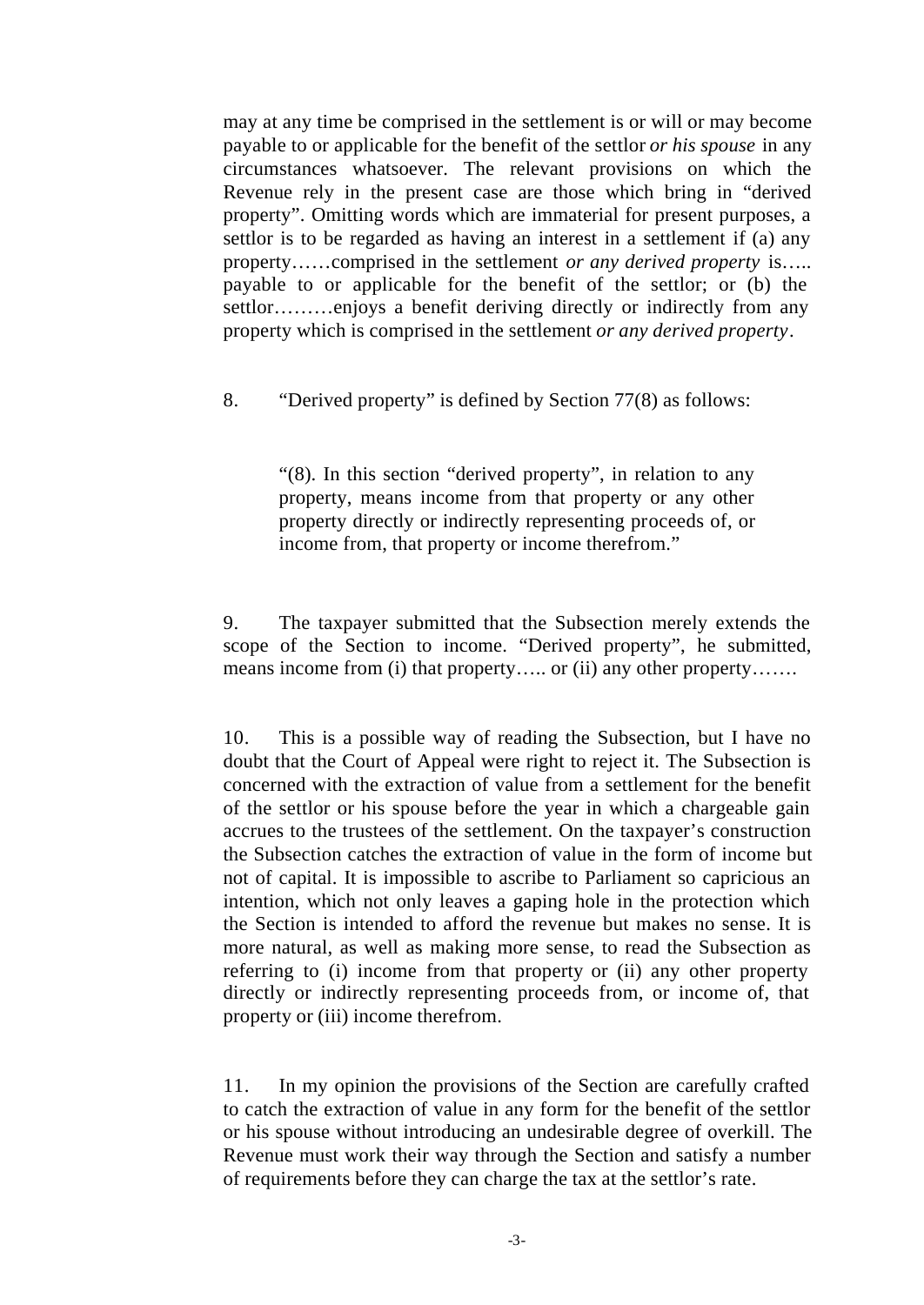12. The first question is whether a chargeable gain has accrued to the trustees of a settlement from the disposal of all or any part of the settled property (Section  $77(1)(a)$ ). In the present case the answer is "yes": a chargeable gain accrued to the trustees of the first (or "flip") settlement during the 1995-6 tax year when they sold the Einkorn shares. This disposal identified the first settlement as the relevant settlement and the 1995-6 tax year as the relevant year.

13. The next question is whether the settlor had an interest in that settlement during the relevant year. The answer is "no": he had divested himself of all interest in the first settlement before the year began.

14. That is not, however, an end of the story. The next question is whether the settlor *is to be regarded* as having an interest in the first settlement during the relevant year even though he did not have one in fact. The Revenue say that the answer to this question is "yes": he was entitled to receive derived property (Section  $77(2)(a)$ ) or was enjoying a benefit derived directly or indirectly from the property comprised in the first settlement (Section 77(2)(b)) during the relevant year.

15. To make this good the Revenue must first identify the property which they allege was payable to or applicable for the benefit of the settlor or from which he was deriving a benefit during the relevant year. For this purpose they identify the income of the moneys comprised in the trust fund of the second (or "flop") settlement which was payable to the settlor. Secondly they must identify the property which was still comprised in the first settlement during the relevant year in which they allege the settlor is to be regarded as having an interest. The only property which was still comprised in the first settlement during the relevant year (pending their disposal) was the Einkorn shares. The Revenue identify these as the property in relation to which ("in relation to any property") the moneys comprised in the trust fund of the second settlement and the income therefrom were derived property: (Section 77(8)).

16. The final question is whether the Revenue are correct in contending that the moneys comprised in the trust funds of the second settlement during the relevant year and the income therefrom which was payable to the settlor constituted derived property within the meaning of Section 77(8) in relation to the Einkorn shares. There can be only one answer to this: of course they do. The moneys comprised in the trust fund of the second settlement directly represented the proceeds of a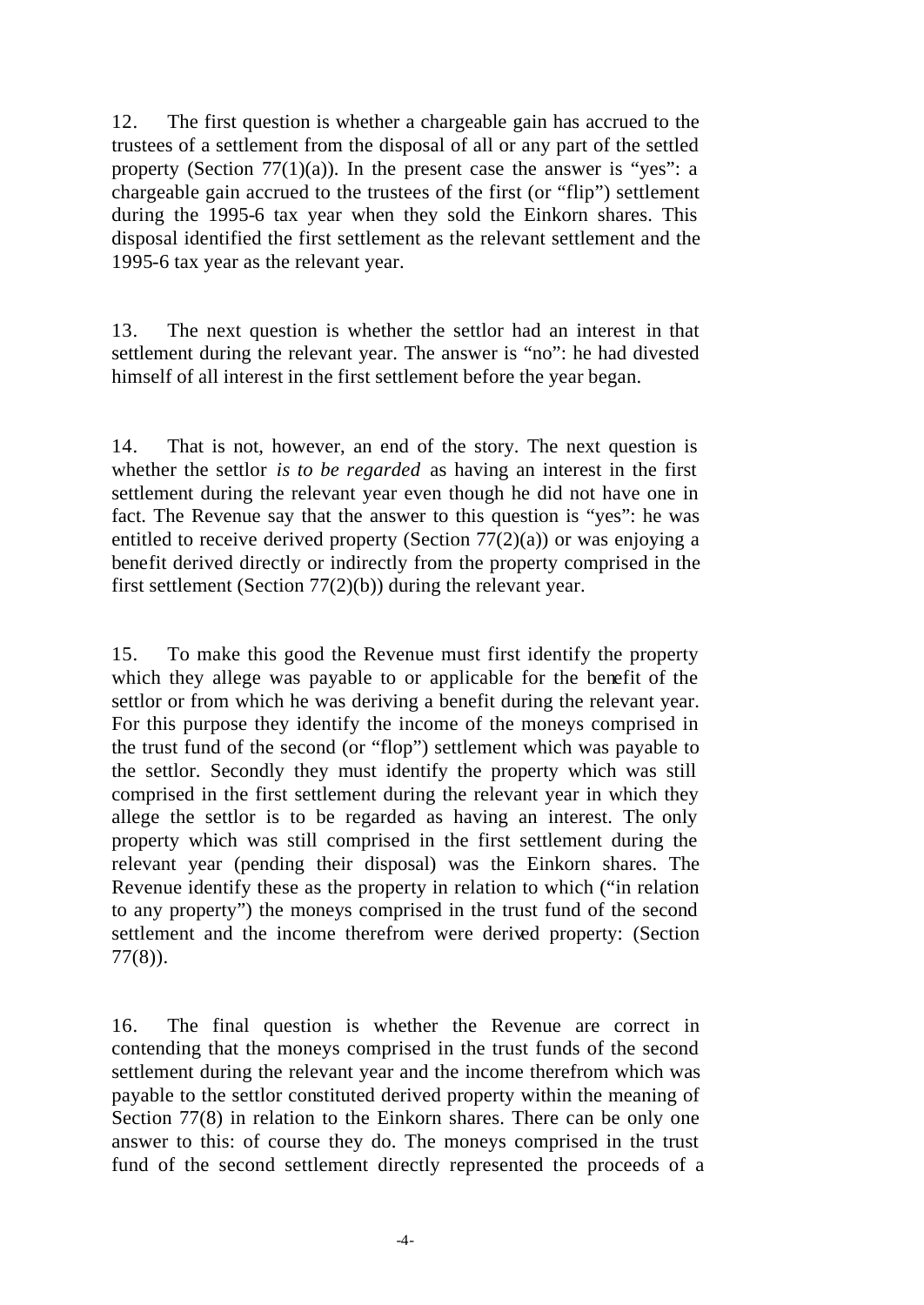mortgage of the Einkorn shares and the income payable to the settlor during the relevant year represented the income therefrom. If the trustees of the second settlement had invested the moneys in stocks and shares, these would have indirectly represented those proceeds. It will be observed that I have equated the proceeds of a mortgage of property with the proceeds of the property itself. But the Subsection does not refer to "the proceeds of a sale of that property", but to "the proceeds of that property"; and this covers any process, whether sale or mortgage or otherwise howsoever, by which value is extracted from one property and transferred to another.

17. The taxpayer contended that he did not derive any benefit from the proceeds of the mortgage of the Einkorn shares during the relevant year. He had obtained the benefit of those proceeds once and for all when they were transferred to the trustees of the second settlement during the previous year. Thereafter he derived benefit exclusively under the trusts of the second settlement. The difficulty with this argument is that it does not deal with the relevant question: whether in relation to the proceeds of the mortgage of the Einkorn shares the moneys comprised in the second settlement constituted derived property. They plainly did when they were received by the trustees of the first settlement; they did not change their character when they were transferred to the trustees of the second settlement; and the settlor continued to enjoy the income from them during the relevant year. The fact that the settlor obtained his right to income under the trusts of the second settlement is immaterial if the income represented the income of the proceeds of property comprised in the first settlement.

18. The taxpayer submitted that this was an extravagant application of the statutory provisions, since whatever assets were comprised from time to time in the trust funds of the second settlement they would never cease to represent, directly or indirectly, the proceeds of the mortgage of the Einkorn shares. That is true, but once the Einkorn shares were sold the assets in the second settlement and the income therefrom would cease to constitute derived property in relation to any property for the time being comprised in the first settlement.

19. Accordingly I would rule that the rate of tax chargeable in respect of the gain accruing on the disposal of the Einkorn shares was the settlor's highest marginal rate of income tax and not the lower settlement rate.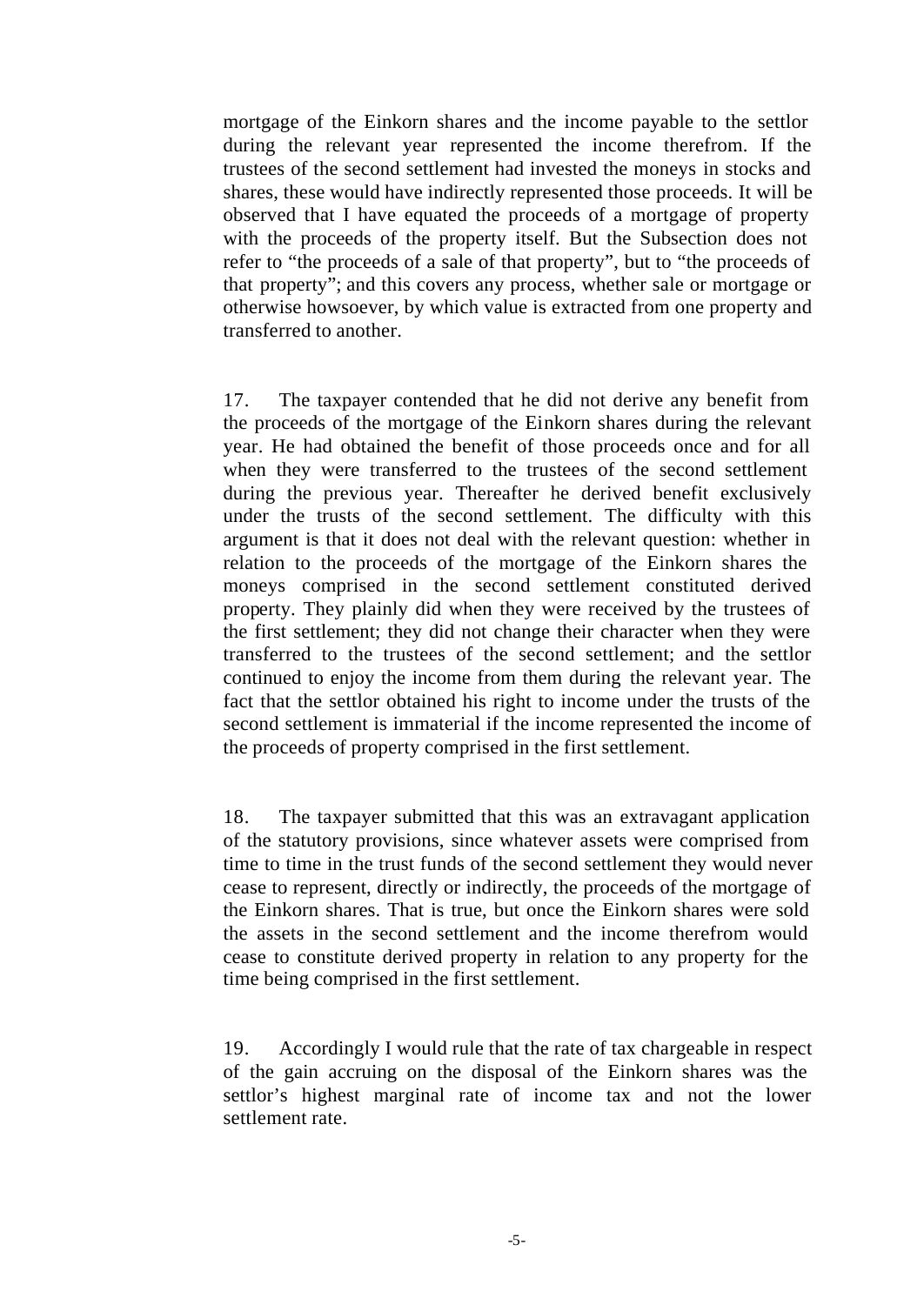20. The Court of Appeal reached the contrary conclusion. They reasoned that the word "proceeds" in Section 77(8) referred to property which was comprised in the chargeable (ie. the first) settlement; once the proceeds of the mortgage left the first settlement, they ceased to retain their character as proceeds. In my opinion there is no warrant whatever for such a construction, which emasculates the Section 77(2) and deprives the elaborate provisions relating to derived property of all effect. These are not aimed at property which remains in the relevant settlement, in regard to which they would be otiose, but at property held outside the settlement but which is derived property in relation to property comprised in it.

21. While the proceeds of the mortgage of the Einkorn shares remained in the first settlement they were both property comprised in the settlement in their own right and property representing the proceeds of such property, viz. the Einkorn shares; and (pending his exclusion from all benefit under the settlement) the settlor had an interest in the first settlement without recourse to Section 77(2). Once they left the first settlement they ceased to be property comprised in that settlement with the result that the settlor had no interest in that settlement during the relevant year. But they continued to represent the proceeds of the mortgage of the Einkorn shares (what else could they represent?) with the result that the settlor fell to be regarded as having an interest in the first settlement by virtue of Section 77(2) so long as the Einkorn shares continued to be comprised in it.

22. For these reasons I too would allow the appeal and make the order which my noble and learned friend Lord Walker of Gestingthorpe proposes.

#### **LORD RODGER OF EARLSFERRY**

My Lords,

23. I have had the privilege of reading the speeches of my noble and learned friends, Lord Millett and Lord Walker of Gestingthorpe in draft. I agree with them and for the reasons they give I am satisfied that the construction of section 77 of the Taxation of Chargeable Gains Act 1992 adopted by the Court of Appeal is unsound. I would accordingly allow the appeal and make the order as to costs which Lord Walker proposes.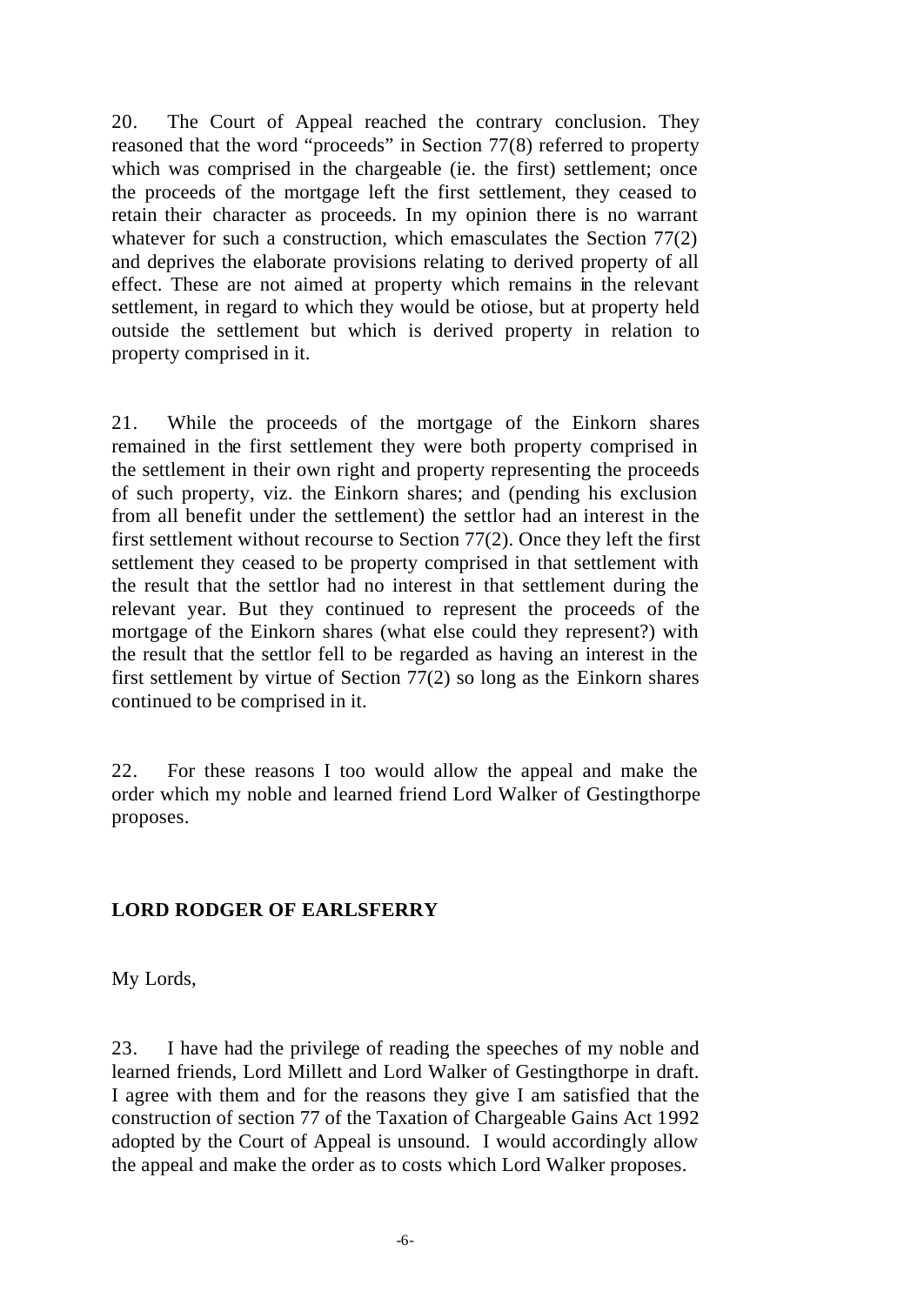#### **LORD WALKER OF GESTINGTHORPE**

#### My Lords,

24. These appeals are concerned with capital gains tax ("CGT") claimed in respect of a chargeable disposal of settled property which occurred during the 1995-6 year of assessment. There are five linked appeals which have similar facts and all depend on the same point of law. In each appeal the issue is not whether CGT is payable, but whether it is payable at the trustees' rate (25%) or at the settlor's rate (40%). Your Lordships have to construe section 77 of the Taxation of Chargeable Gains Act 1992 ("the 1992 Act") as substituted by the Finance Act 1995 ("the 1995 Act"). The legislation has since been changed again, by the Finance Act 2000, which introduced into the 1992 Act a new section 76 B and Schedule 4B tailor-made to frustrate the scheme which the taxpayers used in this case. Another way of putting the issue in the appeals is whether the changes made in 2000 were strictly necessary.

25. The parties' written cases, and the oral submissions of Mr Green QC (whom the House heard first on behalf of the respondent taxpayers), have developed some refined and complex points. Before I address those there are some more basic points to be made about the scheme and structure of the CGT legislation. CGT was introduced nearly 40 years ago in a relatively simple code set out in Part III of the Finance Act 1965. The legislation has since become very much more complicated. One feature of the tax which has survived unchanged is the rule that the creation of a mortgage or charge as security for a debt is not a disposal for CGT purposes, even though the equity of redemption may be worth only a fraction of the full value of the mortgaged property (or may even be worthless). The other side of this coin is that a sale of mortgaged property is treated as a disposal of the whole property by the mortgagor, even if it is a sale effected by the mortgagee under a power of sale. In an extreme case a hopelessly insolvent mortgagor may be liable to pay CGT as a result of a sale from which he personally gets nothing. These rules are now found in section 26 of the 1992 Act.

26. The CGT legislation has from its inception treated trustees of settled property as a taxable unit. The trustees of a settlement are regarded as "a single and continuing body of persons (distinct from the persons who may from time to time be the trustees)": section 61 (9) of the 1992 Act. "Settled property" is defined in section 68 (any property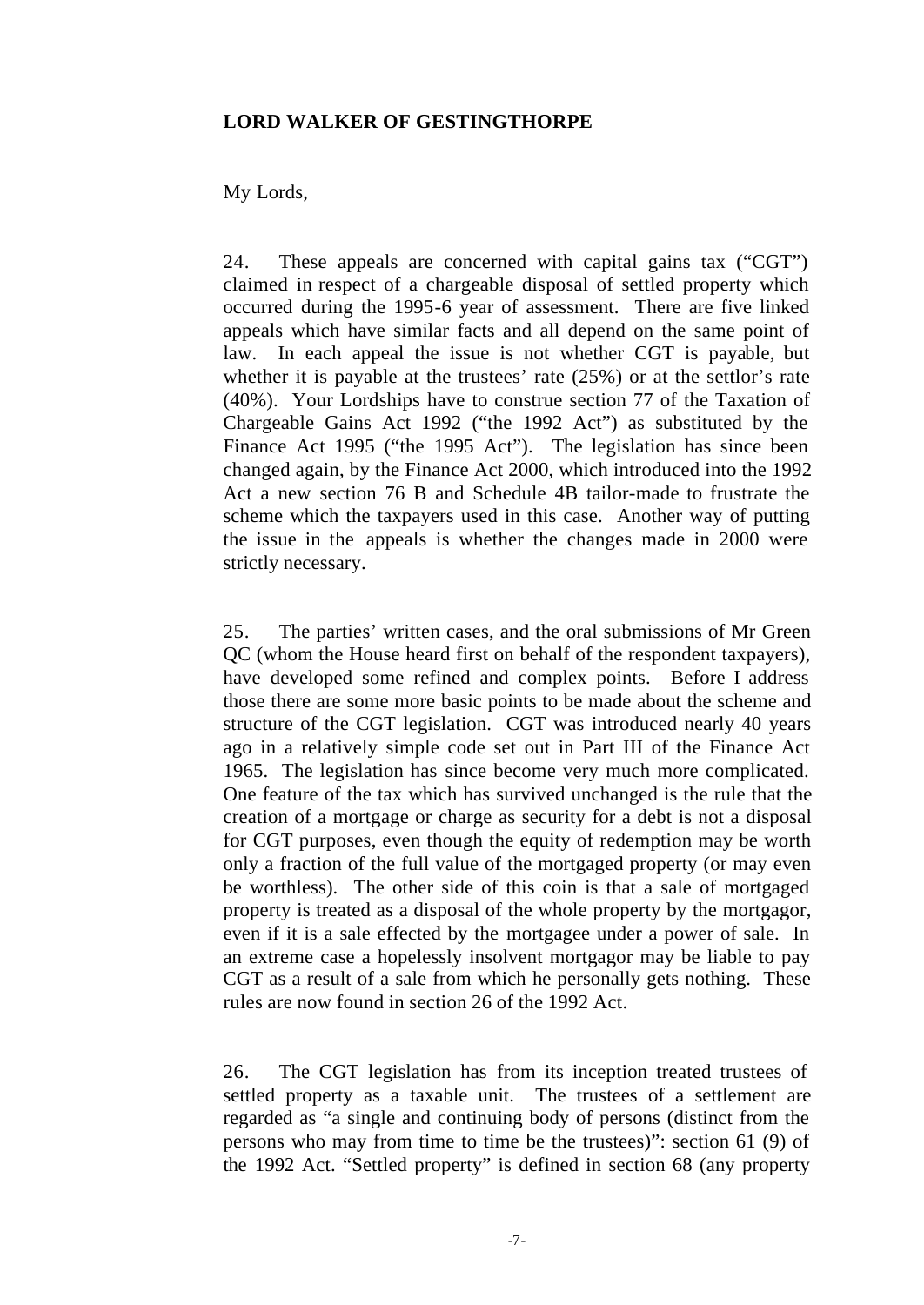held in trust other than property held by a nominee or bare trustee) and the expression "settlement" reflects the meaning of "settled property". A settlement for CGT purposes is therefore (in broad terms) what a chancery lawyer would call a settlement, as opposed to the very wide definition ("includes any disposition, covenant, agreement, arrangement or transfer of assets") used for income tax purposes and now found in section 660G of the Income and Corporation Taxes Act 1988 ("the 1988 Act"). In *Roome v Edwards* [1982] AC 279 this House considered the meaning of "settlement" in the capital gains tax legislation, and in particular whether the establishment of a new appropriated fund leads to the creation of a separate settlement, whose trustees are a separate taxable unit (see the speech of Lord Wilberforce at pages 292-295). Since *Roome v Edwards* there have been other decisions exploring this area, but it is unnecessary to go into them. It is common ground that for CGT purposes property can pass from one settlement to another, not only as a result of a resettlement effected by one or more of the beneficiaries, but also (as occurred in these appeals) as a result of trustees exercising powers of appointment or advancement.

27. Initially CGT was charged at a flat rate of 30%, subject to a modest annual exemption for individuals (and an even more modest annual exemption for trustees and personal representatives). But in 1988 Parliament decided to charge an individual's net chargeable gains at income tax rates and as the top slice of income. So if an individual makes very large gains (not offset by allowable losses) he pays CGT at a marginal rate of 40% and at an average rate very little if any lower. The rate paid by trustees of a settlement with a subsisting interest in possession was however fixed at 25% (until recent changes not relevant to these appeals). So in 1995-6 there was a clear advantage to taxpayers if any large chargeable gains could be taxed, not as gains of individuals, but as gains of trustees of an interest in possession settlement.

28. If an individual owned assets with a large unrealised gain which was likely to be realised shortly, he had an incentive to try to shelter the assets in an interest in possession settlement (if they could be put into the settlement tax-free, especially by claiming holdover relief for business assets), to have the gain realised by the trustees, and later (as a beneficiary of the settlement) to enjoy access to the proceeds. But if he was to achieve that aim he and his advisers had to find a way around section 77 of the 1992 Act (charge on settlor with interest in settlement). That section in its original form was a consolidation of Schedule 10, paragraphs 1-4 of the Finance Act 1988. As amended by the 1995 Act (and I shall come back to the circumstances and effect of that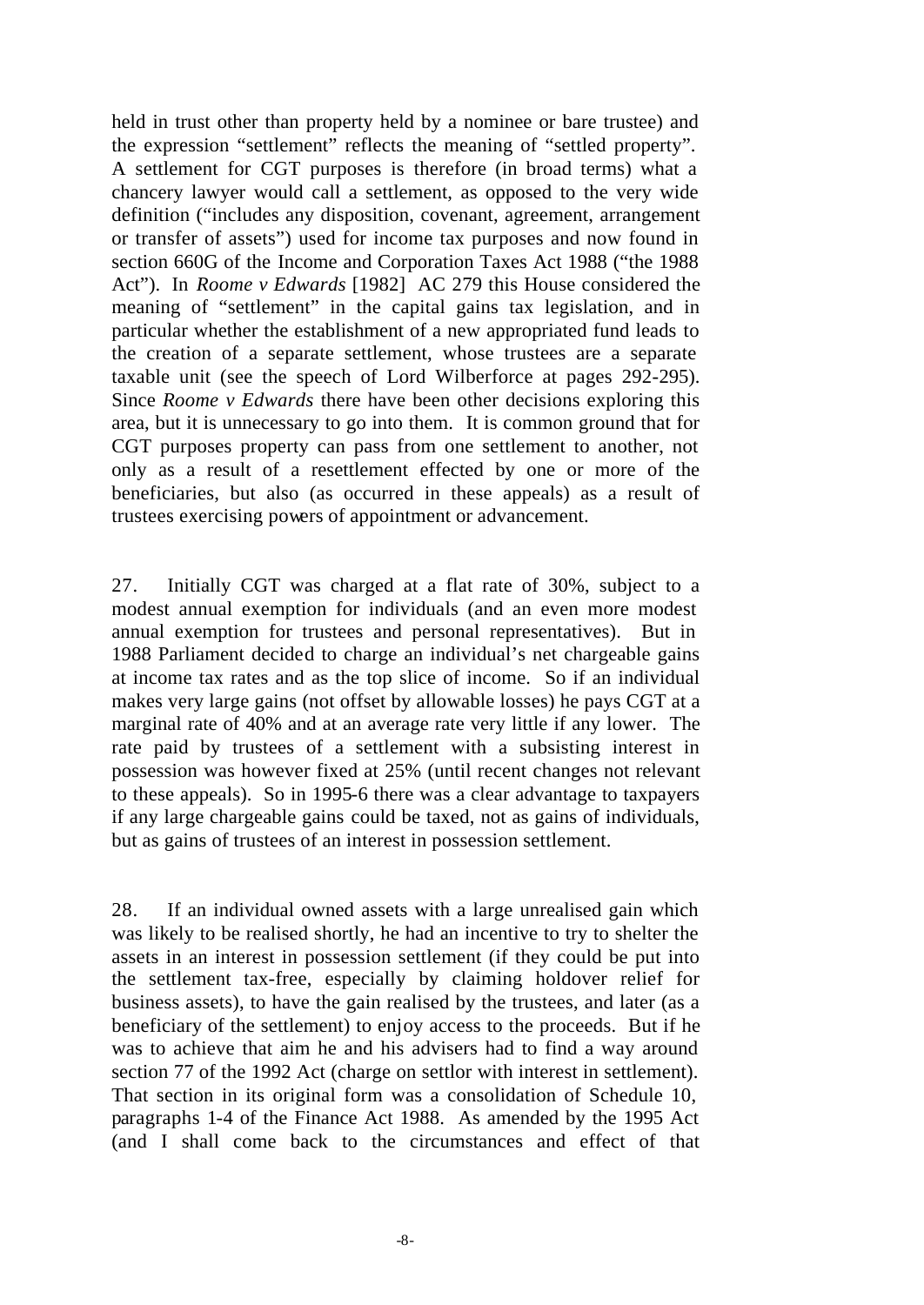amendment) section 77 of the 1992 Act, so far as directly material, was in the following terms:

"(1) Where in a year of assessment—

- (a) chargeable gains accrue to the trustees of a settlement from the disposal of any or all of the settled property,
- (b) after making any deduction provided for by section 2 (2) [allowable losses] in respect of disposals of the settled property there remains an amount on which the trustees would, disregarding section 3 [annual exemptions], be chargeable to tax for the year in respect of those gains, and
- (c) at any time during the year the settlor has an interest in the settlement,

the trustees shall not be chargeable to tax in respect of those but instead chargeable gains of an amount equal to that referred to in paragraph (b) shall be treated as accruing to the settlor in that year.

(2) Subject to the following provisions of this section, a settlor shall be regarded as having an interest in a settlement if—

- (a) any property which may at any time be comprised in the settlement, or any derived property is, or will or may become, payable to or applicable for the benefit of the settlor or his spouse in any circumstances whatsoever, or
- (b) the settlor or his spouse enjoys a benefit deriving directly or indirectly from any property which is comprised in the settlement or any derived property.

(8) In this section 'derived property', in relation to any property, means income from that property or any other property directly or indirectly representing proceeds of, or of income from, that property or income therefrom."

. . .

The dispute between the parties centres on the definition of "derived property".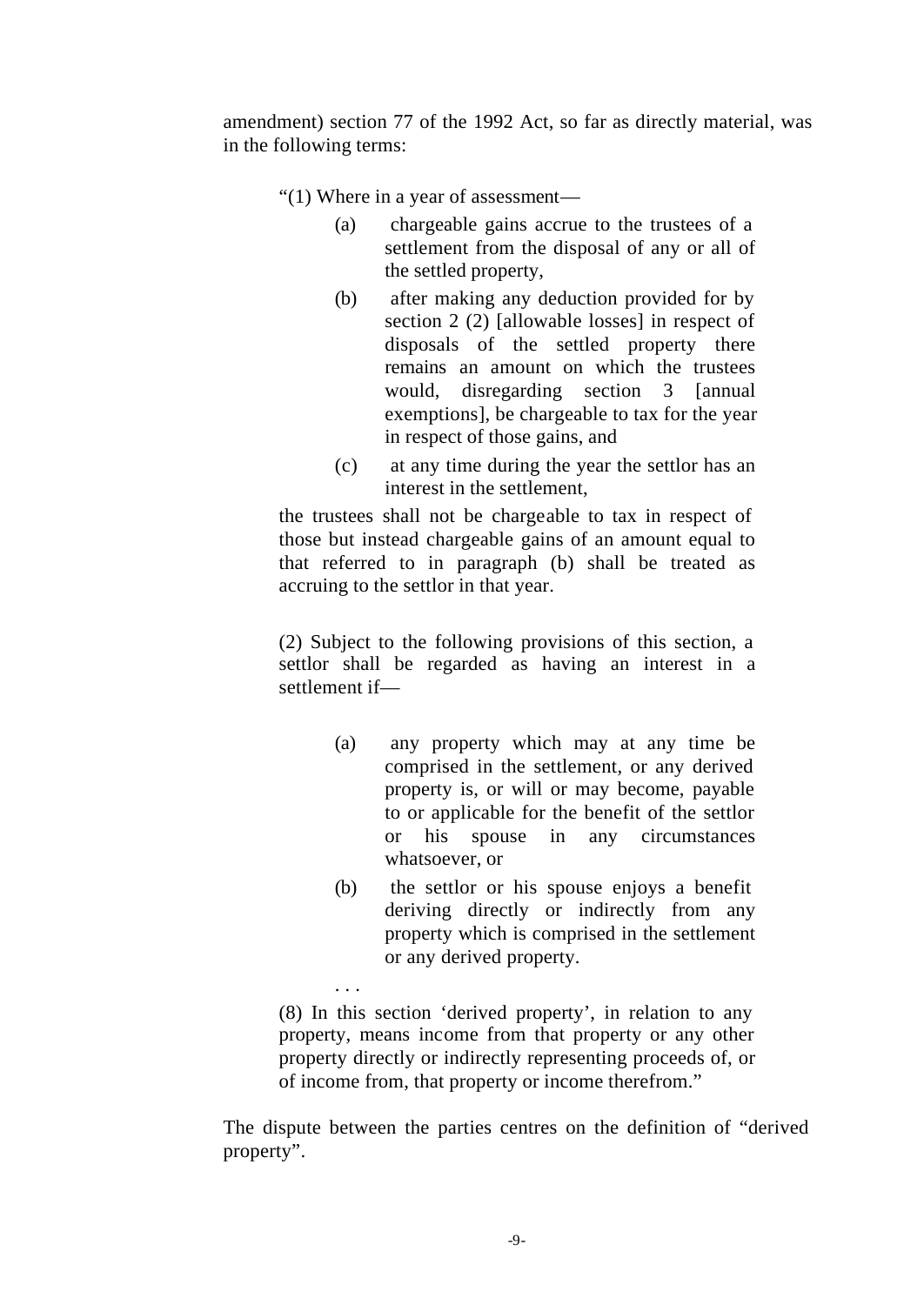29. The taxpayers whom the Inland Revenue wish to tax under section 77 were all shareholders in an unquoted company, Einkorn Ltd ("Einkorn"), which ran buses. At the beginning of 1995 they were negotiating to sell their shares in Einkorn to a company called North British Buses Ltd ("North British"). The shareholder whose case was taken as typical was Mr Stephen Trennery. He had 10,000 Einkorn shares. He was married to Mrs Christine Trennery and they had two children, David and Andrew, then aged 19 and 17. Mr and Mrs Trennery, and the other shareholders and their wives, embarked on a plan devised by their solicitors and accountants with a view to achieving a 25% rate of CGT on the bulk of the shares intended to be sold.

30. The plan was described in an advice letter dated 20 April 1995 written by the shareholders' solicitors and it was carried into effect by a number of documents executed between 30 March and 5 April 1995. The steps are described in detail in an agreed statement of facts set out in the Special Commissioners' decision and also annexed to the judgment of Peter Smith J: [2002] STC (SCD) 370,373; [2003] STC 580, 602. Before the Special Commissioners and in the Chancery Division there were some subsidiary issues which are no longer live. It is sufficient to give a short summary of the essential steps taken by Mr and Mrs Trennery.

- (1) On 1 April 1995 Mr Trennery settled £10 on trust for himself for life, with power for the trustees to pay capital to him, and then on trusts and powers primarily for his children and remoter issue. The details are unimportant except that clause 7 contained a power exercisable by the trustees (subject to various constraints) to pay or transfer capital or income of the trust fund to any other settlement for the benefit of any of the beneficiaries; and clause 12 gave the trustees power to exclude beneficiaries. The trustees of this settlement ("the first settlement") were Mr and Mrs Trennery. They had previously applied to National Westminster Bank for an advance of £770,000, describing themselves as "trustees of a life interest settlement trust"; and the bank had agreed to make the advance.
- (2) On 4 April Mr Trennery transferred 8,000 of his 10,000 Einkorn shares to himself and his wife as trustees of the first settlement.
- (3) Also on 4 April Mr Trennery made another settlement ("the second settlement") with a second nominal sum of £10. Its trusts and powers were similar, but not identical, to those of the first settlement. Its trustees were two partners in Mr Trennery's solicitors.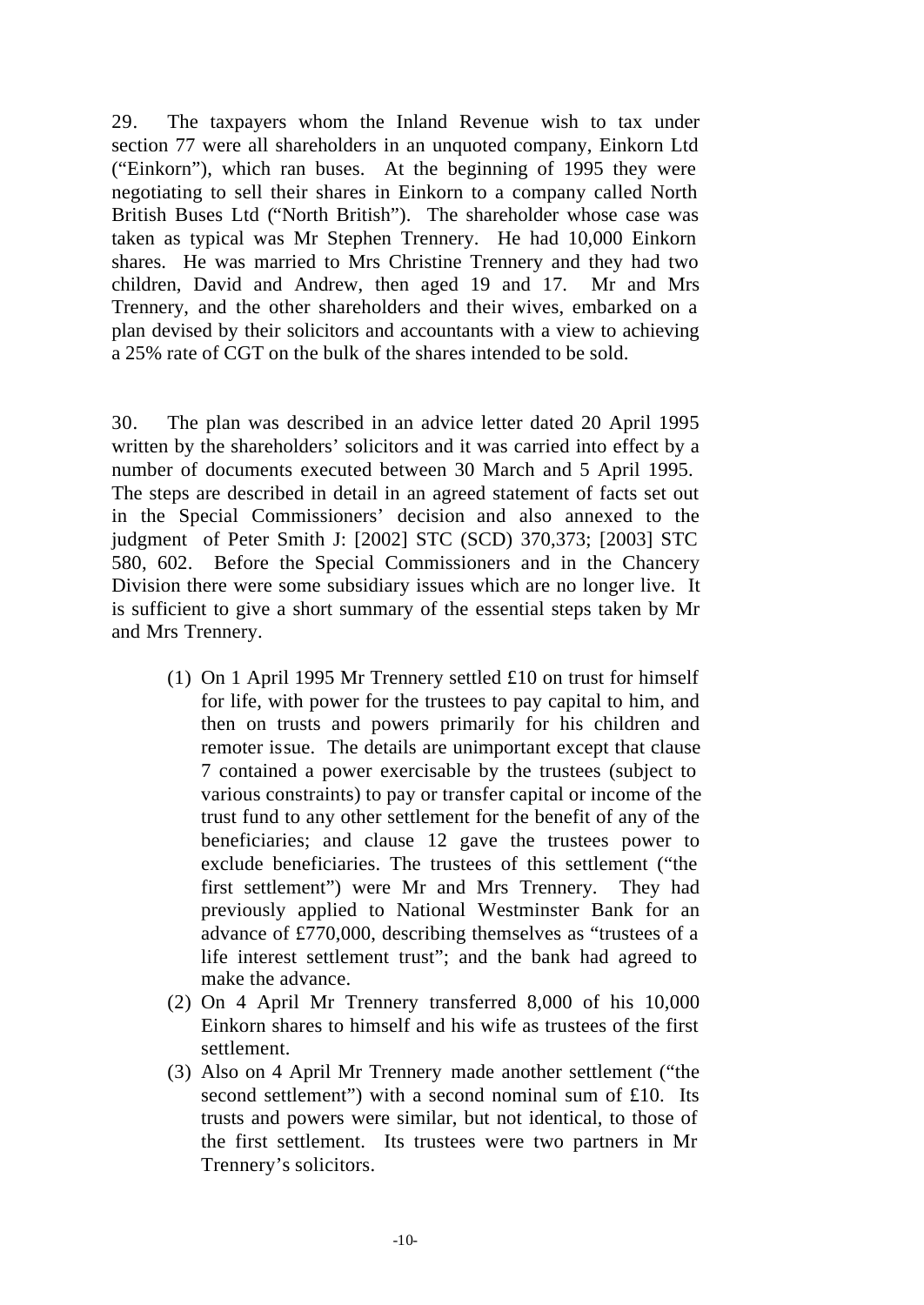- (4) Also on 4 April Mr and Mrs Trennery, acting as trustees of the first settlement, drew down the advance of £770,000 and authorised their solicitors to hold the share certificates in respect of the settled shares (or the proceeds of sale of those shares) as security for the bank loan. They then proceeded to execute a deed of appointment of this sum, in exercise of the clause 7 power, to the trustees of the second settlement to the intent that the sum should, "from that time cease to be held upon and with and subject to the trusts powers and provisions of the [First] Settlement and shall (with all future income of the same) for all purposes become subject to the trusts powers and provisions contained in the Second Settlement and form part of the Trust Fund of the Second Settlement as a separate settlement for all purposes." The transfer was effected by entries in the solicitors' client account.
- (5) On 5 April Mr and Mrs Trennery, as trustees of the first settlement, executed a deed excluding themselves as beneficiaries and replacing their interests with life interests in possession conferred on their two sons.
- (6) On 13 April Mr and Mrs Trennery, as trustees of the first settlement, sold their 8,000 Einkorn shares to North British at £130.58 per share (a very small proportion of which was deferred for one year). The rest of the purchase price was paid on 18 April and the bank loan was paid off.

31. The agreed statement of facts included the facts that all the steps down to (and including) 5 April 1995 were "preordained" but the sale to North British was not "preordained" (in each case, in the sense described in *Craven v White* [1989] AC 398). In your Lordships' House the parties agree that no issue arises "under the so-called *Ramsay*  doctrine" (see *W T Ramsay Ltd v IRC* [1982] AC 300). The issue is one of statutory construction, to be determined in accordance with the principles stated by the House in *IRC v McGuckian* [1997] 1 WLR 991.

32. I approach the parties' competing contentions on the issue of statutory construction by examining the six successive steps summarised in the penultimate paragraph. Much of the analysis is uncontroversial. At step one Mr Trennery created a settlement for CGT purposes. He and his wife were the first trustees (probably because no one else was willing to undertake the borrowing of such a large sum on the security of a minority holding of shares in an unquoted company) but as trustees they were regarded as a separate taxable unit. At step two Mr Trennery made a disposal of 8,000 Einkorn shares, but he avoided CGT because he could claim holdover relief for business assets under section 165 of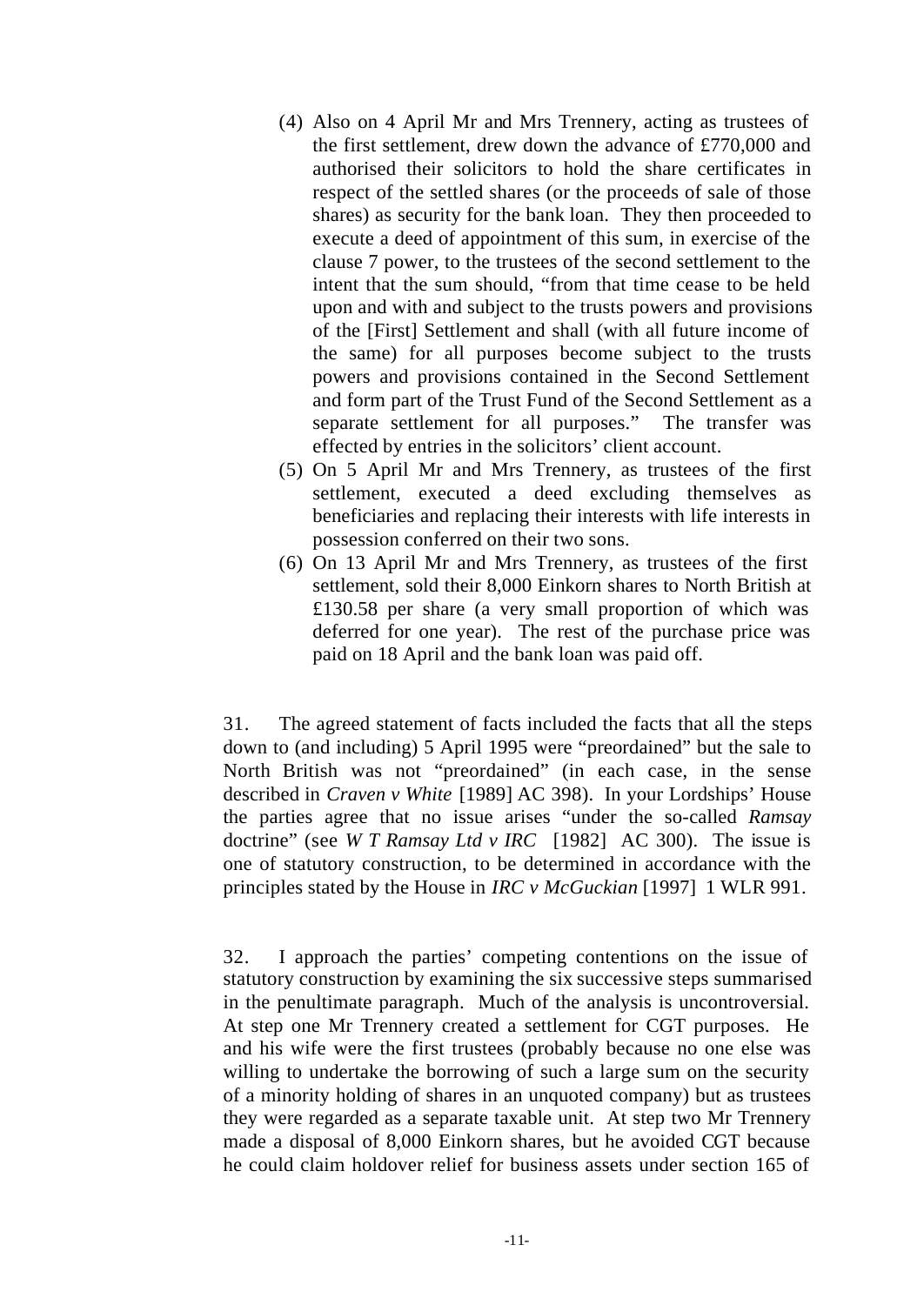the 1992 Act. The shares became settled property and the settlor had an interest under the settlement, so that section 77 of the 1992 Act certainly applied during the 1994-5 year of assessment. At step three Mr Trennery created another, separate settlement for CGT purposes. Its trustees were another separate taxable unit. The stage was then set for the essential steps which were to follow.

33. At step four the trustees of the first settlement made a highlygeared borrowing on the security of their Einkorn shares. This was not a disposal of the shares, which still had to be regarded, for CGT purposes, as retaining their full value (section 26 of the 1992 Act). The trustees of the first settlement then transferred £770,000 to the trustees of the second settlement, but there was no immediate capital gains tax consequence as it was cash that was transferred.

34. At step five (still, it is to be noted, within the 1994-5 year of assessment) Mr and Mrs Trennery were excluded from any beneficial interest under the first settlement (the effectiveness of their exclusion was previously in issue, but that point is no longer taken by the Inland Revenue). It is common ground that, had section 77 not referred to "derived property", that section would have ceased to apply to the first settlement at the end of the 1994-5 year of assessment. The issue is whether the "derived property" provisions produce a different result.

35. At step six the trustees of the first settlement disposed of their 8,000 Einkorn shares for a total of about £1 million. They accept that they must pay CGT of the order of £250,000 (more precise figures are set out in paragraph 10 of the Special Commissioners' decision) but they resist the Inland Revenue's claim that Mr Trennery must pay CGT of the order of £400,000, with a right to reimbursement (under section 78 of the 1992 Act) from himself and his wife in their capacity as trustees of the first settlement. If CGT is payable at the higher rate, the remaining resources of the first settlement are insufficient to make reimbursement in full. But Mr Trennery remains a beneficiary who can receive income or capital under the second settlement.

36. The issue of construction has already been argued and decided three times, and the parties' fortunes have fluctuated. The Special Commissioners (Dr J F Avery Jones CBE and Mr Malcolm Gammie QC) decided it in favour of the taxpayers: [2002] STC (SCD) 370, 380. On appeal by the Inspectors of Taxes, Peter Smith J reached the opposite conclusion: [2003] STC 580, 599-600. On further appeal by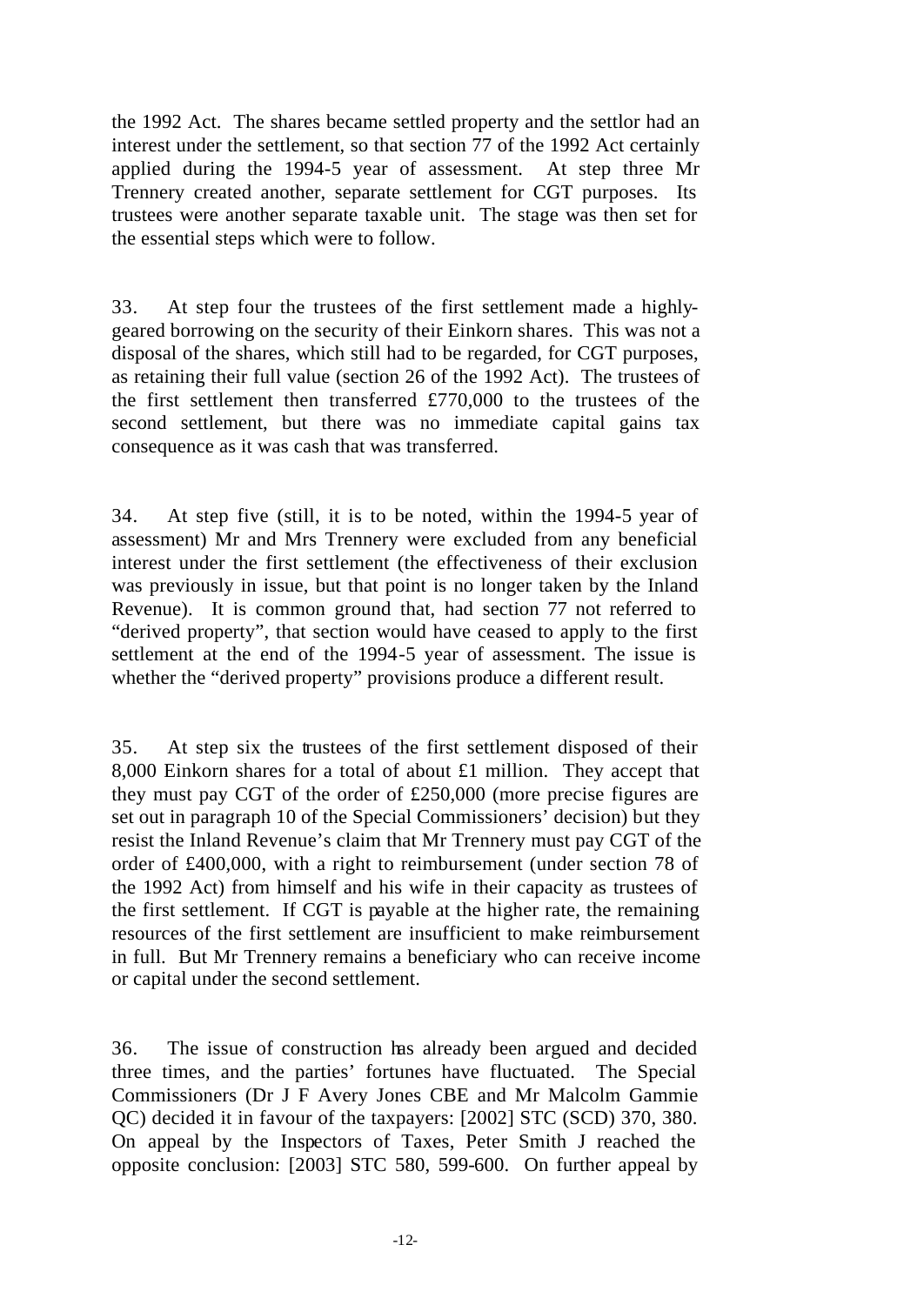the taxpayer the Court of Appeal (Kennedy, Jonathan Parker and Longmore LJJ) reversed Peter Smith J and restored the decision of the Special Commissioners. It is unnecessary to embark on a summary of their reasons, since (apart from Mr Green's primary submission to your Lordships, mentioned below) essentially the same arguments have been put forward at every level. They centre on whether the correct interpretation of section 77 is that any "derived property" must remain comprised in the relevant settlement, and ceases to be derived property if it passes out of that settlement.

37. The structure of section 77 is rather awkward (Jonathan Parker LJ, who gave the leading judgment in the Court of Appeal, used stronger language) and it is important to keep in mind how the different subsections fit together. Subsection (1) focuses on a year of assessment (in these appeals, 1995-6) in which chargeable gains accrue to trustees and lays down the general rule that the settlor of the relevant settlement ("the chargeable settlement") is to be liable to CGT if

"at any time during the year the settlor had an interest in the settlement."

Subsection (2) explains the meaning of those words by reference to two paragraphs, (a) and (b), which broadly correspond to (a) the settlor's entitlement to any sort of beneficial interest, whether present or future and whether fixed or discretionary; and (b) the settlor's actual receipt of a benefit. (Each of these references to the settlor must be taken as including the settlor's wife or husband; this extension should be read in throughout the following discussion.) It is hard to see what paragraph (b) adds to the very wide language of paragraph (a). Mr Green suggested that it covered a benefit conferred in breach of trust, and that may well be so. The paragraph may also cover the possibility of an assignment of a beneficial interest made to the settlor (without any impropriety) by a beneficiary (that possibility is to be disregarded, unless and until it happens, under section 77 (4) (b), a provision which was not referred to in the course of argument and which may reduce the disquiet engendered by some of Mr Green's more extreme examples). On any view, however, there is probably an overlap between paragraphs (a) and (b). Such an overlap is not unusual in taxing statutes (see for instance, out of many possible examples, subsections (2) and (3) of section 739 of the 1988 Act, relating to transfers of assets abroad). To my mind the important point about section 77 (2) is that (the chargeable settlement and the relevant year of assessment having been identified) it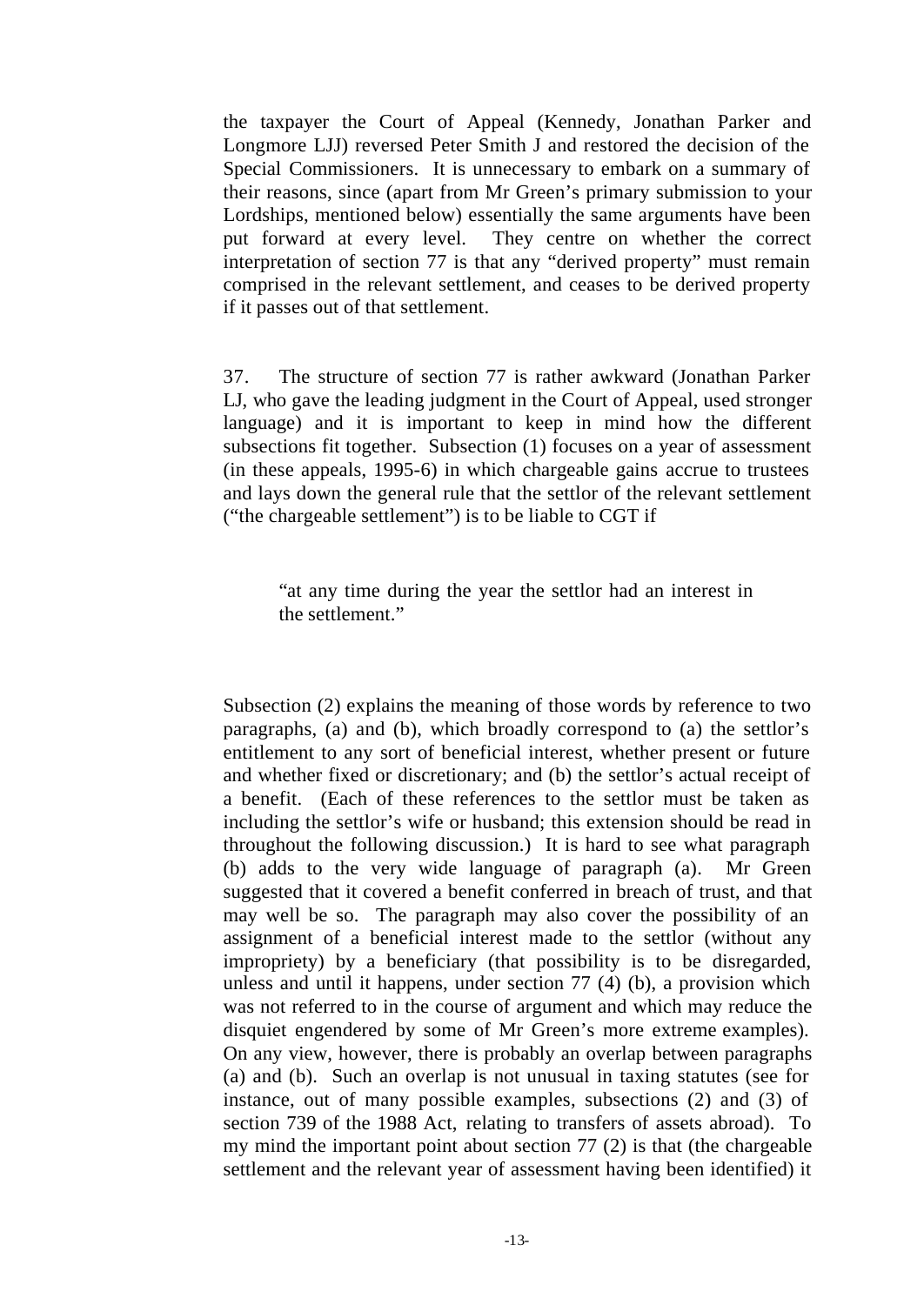requires beneficial entitlement of some sort, in that year, in respect of property comprised in the settlement "or any derived property." That sends the reader to the definition in subsection (8), which I repeat:

"In this section 'derived property', in relation to any property, means income from that property or any other property directly or indirectly representing proceeds of, or of income from, that property or income therefrom.'"

38. Mr Green's primary submission was that in this definition the words "income from" (where they first occur) govern all the following phrases. He advanced this argument in the Court of Appeal, although it had not been advanced before the Special Commissioners, and indeed a different analysis had apparently been conceded (see paragraph 17 of the Special Commissioners' decision and paragraph 49 of the judgment of Jonathan Parker LJ). I agree with the Court of Appeal in rejecting it, for the reasons which they gave. The only natural reading of subsection (8) is that its structure has five elements: that "derived property" in relation to any property ("P"), means

- (i) income from P;
- (ii) any other property directly or indirectly representing proceeds of P;
- (iii) income from any such other property at (ii) above;
- (iv) any other property directly or indirectly representing proceeds of income from P; and
- (v) income from such other property at (iv) above.

39. The taxpayers' next main point is that if section 77 is to apply through any of these five elements the property or income in question must, in the relevant year of assessment, be comprised in the chargeable settlement. Any other interpretation would, it is said, give section 77 an almost unrestricted reach, leading to extraordinary results and possible hardship to taxpayers.

40. Mr Green developed this argument with great skill, but to my mind it faces an insuperable objection. If he is right, the whole elaborate definition in subsection (8) could have been replaced by a simple reference to any capital or income of the property comprised in the chargeable settlement. Section 77 (2) (a) and (b) already refer to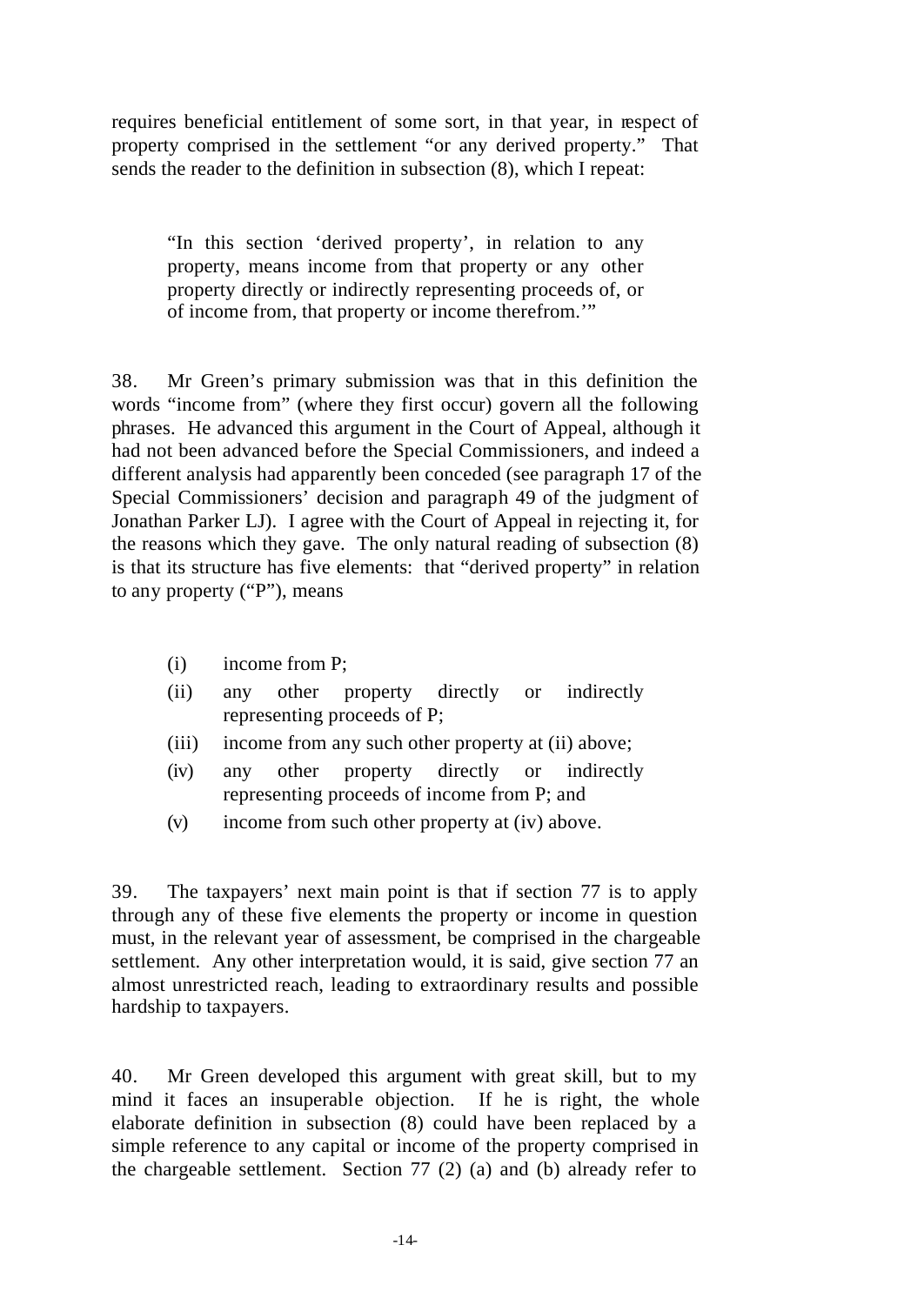property comprised in the settlement, before the reader ever gets to derived property. So the taxpayers' contention deprives the latter expression of any force. But Parliament must be taken to have intended the expression to add something to the effect of section 77, and it would occasion no great surprise if the addition were found to be a category of property which is settled property, and is derived from settled property comprised in the chargeable settlement, but is not itself still comprised in the chargeable settlement.

41. Mr Green put forward various imaginary scenarios in which, on totally different facts, taxpayers might be faced with tax claims which might appear oppressive. He was understandably rather reluctant to spend long on analysing the sequence of events which actually occurred in these appeals. But he did (as I understand it) accept that the  $£770,000$ borrowed by Mr and Mrs Trennery on the security of the settled Einkorn shares was initially "derived property" in relation to those shares. However the £770,000 did (in his submission) cease to be derived property within hours or even minutes of the draw-down of the loan, when the money was (by the deed executed at step four and the simultaneous ledger entries in the solicitors' client account) transferred to the trustees of the second settlement. It was in consequence, at the dawning of the 1995-6 year of assessment, comprised in a settlement separate from the first settlement. (To state, as the respondents' printed case does, that it was an entirely separate settlement might be said to overlook the effect of the rule against perpetuities, as explained by this House in *Pilkington v IRC* [1962] AC 612; the trust law analysis is that the second settlement served as a vehicle to receive and continue the act of bounty effected by the first settlement, with the rule against perpetuities acting as a sort of umbilical cord between the two settlements; the fact remains, however, that it was a separate settlement for CGT purposes.) Mr and Mrs Trennery were then excluded from the first settlement, which at that stage comprised 8,000 Einkorn shares and £10, subject to the trustees' liability to service and repay the loan of £770,000. That loan was secured on the shares, and Mr and Mrs Trennery, in their capacity as trustees, were entitled to be indemnified for the liability against the whole trust fund (the shares and  $£10$ ).

42. In my opinion the £770,000 started off as derived property (and was also, for a matter of hours or minutes, property comprised in the first settlement). It continued to be derived property after it was appointed out of the first settlement. The effect of the taxpayers' argument would be to cut off the operation of the "derived property" provision at the very moment when it started to have some work to do. The economic effect of the arrangements was to transfer about three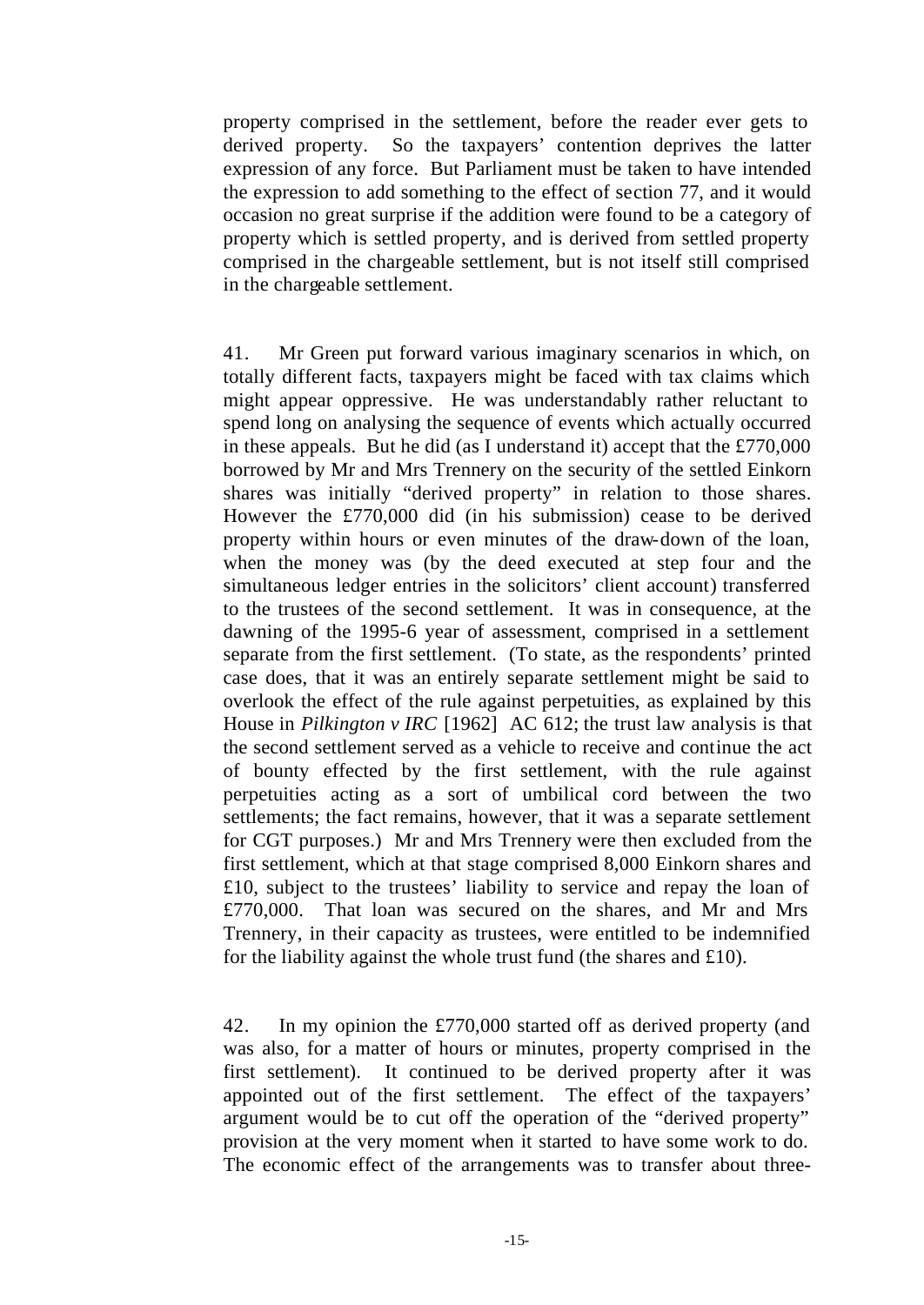quarters of the value of the shares to the second settlement, but without any disposal of the shares for CGT purposes. Mr Trennery was a beneficiary under the second settlement, and continued to be a beneficiary in 1995-6. Both on the natural meaning of section 77 (2) and (8) and in normal parlance, Mr Trennery was in 1995-6 beneficially interested in property derived from (that is, representing proceeds of) the shares which remained in the first settlement. The only property in the second settlement which was not "derived property" was the second nominal sum of £10 which Mr Trennery settled on 4 April 1995.

43. That construction seems to me well within Parliament's likely intention in enacting section 77 in its amended form. By 1995 it was well known that (under the rule then embodied in section 26 of the 1992 Act) secured borrowing could be used to produce economic results which were, at least in the short term, at odds with the analysis of the transaction for CGT purposes. It was also well known, and had been since the decision of this House in *Roome v Edwards* [1982] AC 279, that special powers of appointment and advancement could be used to make settled property pass from one settlement to another, without any intervening period of absolute ownership, and that such transfers might have important CGT consequences. In my opinion the transactions on which the taxpayers embarked fall squarely within the language, and the likely legislative intendment, of section 77 as amended.

44. In the end the taxpayers' case is based, as it seems to me, not on the way in which the Inland Revenue seek to apply the statutory provisions in these cases, but on the anomalous and oppressive effect which they might have in other hypothetical circumstances far removed from those of the present case. Section 77's requirement that the chargeable settlement should, in the year of assessment in question, contain some property (what I have referred to above as "P") to which the derived property can be linked, provides some restriction on its scope, but I would accept that it does not meet every possible hard case. One possible answer to the alleged anomaly and oppression is that in 2000 Parliament enacted the far more detailed code now found in Schedule 4B to the 1992 Act. But a more complete answer was given by Lord Wilberforce (with whom Lord Scarman, Lord Roskill and Lord Brandon agreed) in *Leedale v Lewis* [1982] 1 WLR 1319, 1330,

"I would only refer to one other argument, that based on the alleged 'hardship' of accepting the Revenue's contention. I do not think that this is a relevant consideration at all. If there were two equally possible constructions of this subsection, it might be correct to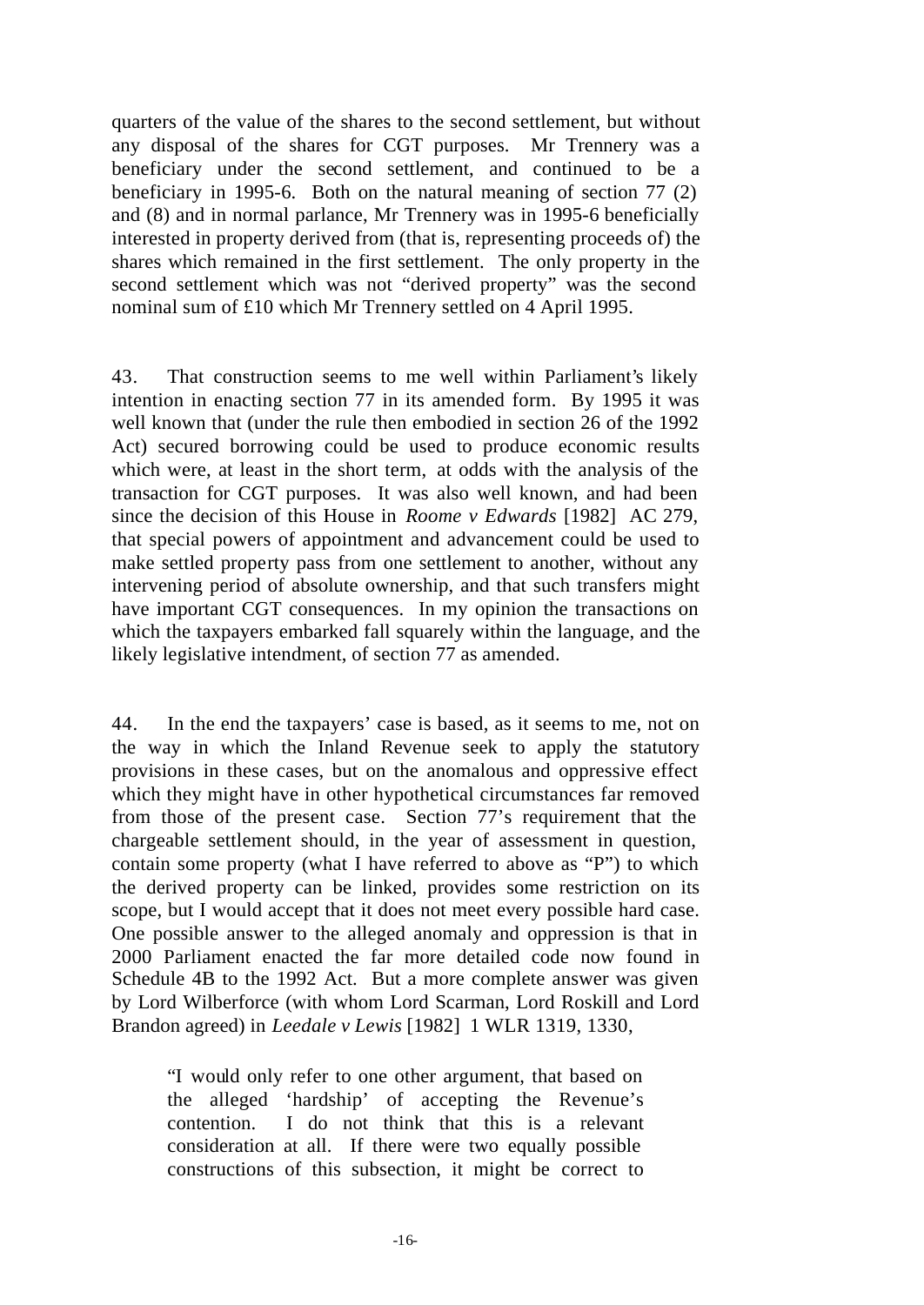choose that which is the more favourable to the taxpayer, on the basis that subjects can only be taxed by clear words. This principle cannot apply where there are decisive legal reasons for preferring one construction rather than another. Once this step has been taken considerations of 'hardship' do not enter into the discussion."

Parliament has for very many years passed many enactments aimed at settlors who seek to use settlements to shelter assets from high rates of tax, and later to enjoy the benefit of the settled property themselves. The possibility of even a small benefit may have severely adverse consequences. That is well understood by those who advise settlors. As Lord Wilberforce added after the passage just quoted,

"Settlors, after 1965, make their settlements with knowledge of the legislation and of its consequences."

45. I wish to add a few comments (which can be regarded as an appendix, and not required reading) on the legislative history of section 77. This is a point noted by the Special Commissioners (who have great experience and learning in these matters), and Mr Green attached some (but not much) importance to it in his printed case and his oral submissions.

46. The expression "derived property" seems to have appeared first in a taxing statute in section 28 of the Finance Act 1946, in provisions designed to charge higher rates of income tax on some categories of income covenants and other settlements of property in which the settlor retained a beneficial interest. It was, I think, the third round of amending legislation aimed at curbing income covenants, and the proviso to section 28 (1) responded to the decision of this House in *IRC v Duke of Westminster* [1936] AC 1. The section went through various consolidations, emerging (with later accretions) as sections 683 to 685 of the Income and Corporation Taxes Act 1988 ("the 1988 Act"). Section 685 (1) provided:

"For the purposes of section 683 and 684, the settlor shall not be deemed to have divested himself absolutely of any property if that property or any derived property is, or will or may become, in any circumstances whatsoever, payable to or applicable for the benefit of the settlor or, in the case of a settlement made after 6 April 1965, the wife or husband of the settlor."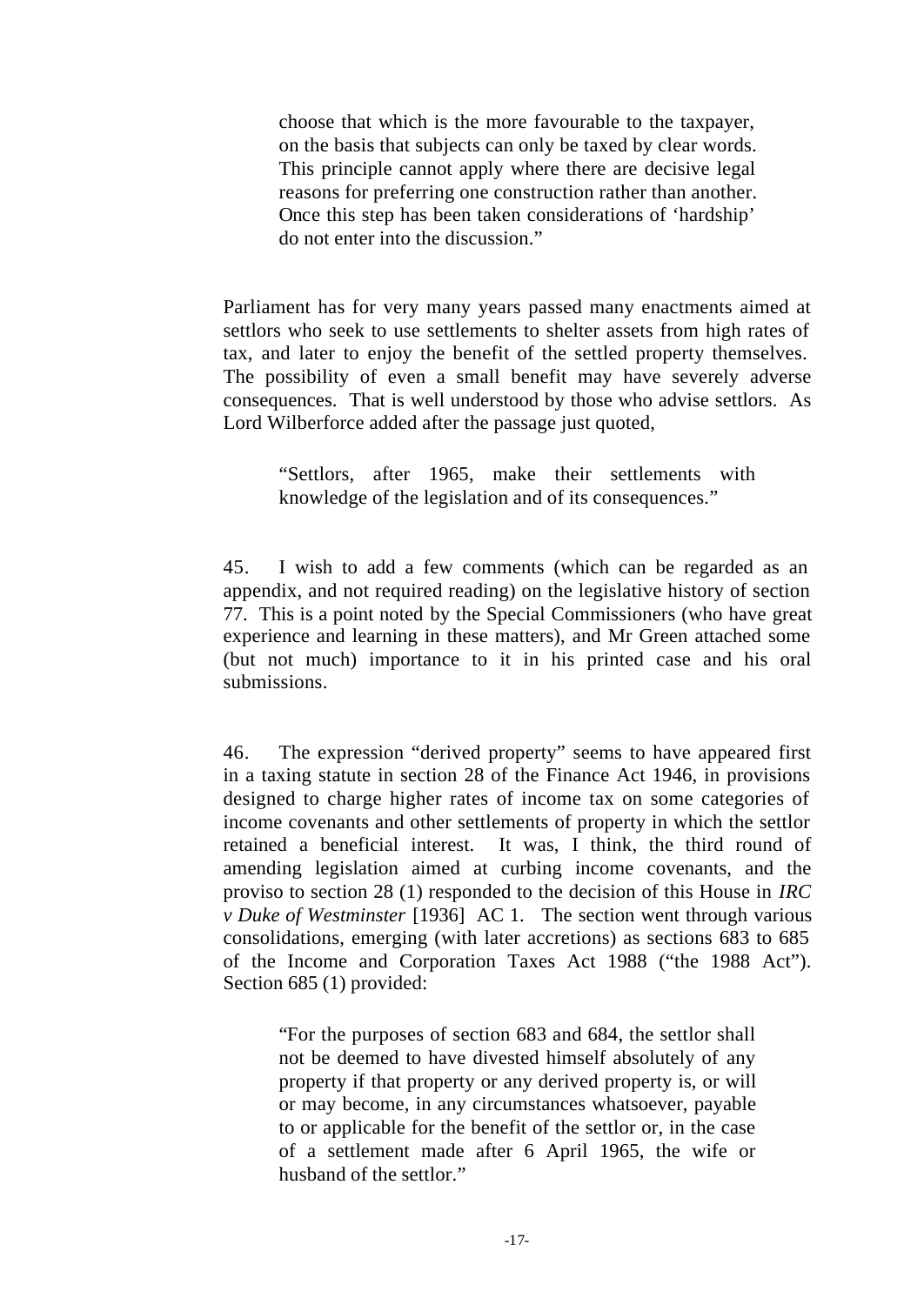Subsection (3) provided (apart from an immaterial amendment made by the Finance Act 1989):

"In subsections (1) and (2) above 'derived property', in relation to any property, means income from that property or any other property directly or indirectly representing proceeds of, or of income from, that property or any income therefrom."

47. The obvious similarity of wording suggests that this definition provided the model for the amended version of section 77 enacted in 1995. But it was at best an imperfect model, because the relevant definition of "settlement" was quite different, and because the notion of the settlor having "divested himself absolutely of any property" naturally focused on the particular property which he had settled (whereas section 77 referred more generally to the property comprised in the settlement).

48. In 1995 Parliament decided to rationalise the ragged patchwork of provisions which had come to be included in Part XV (Settlements) of the 1988 Act. Chapters I and II and part of Chapter III (including sections 683 to 685) were repealed. Instead sections 660A to 660G were enacted. Section 660A (1) and (2) provide as follows:

- "(1) Income arising under a settlement during the life of the settlor shall be treated for all purposes of the Income Tax Acts as the income of the settlor and not as the income of any other person unless the income arises from property in which the settlor has no interest.
- (2) Subject to the following provisions of this section, a settlor shall be regarded as having an interest in property if that property or any derived property is, or will or may become, payable to or applicable for the benefit of the settlor or his spouse in any circumstances whatsoever."

Section 660A (10) contains the now familiar definition of "derived property". These amendments were made by the 1995 Act, which also amended section 77 of the 1992 Act. The amendments to section 77 (in form, though not in substance, the substitution of a whole new section)